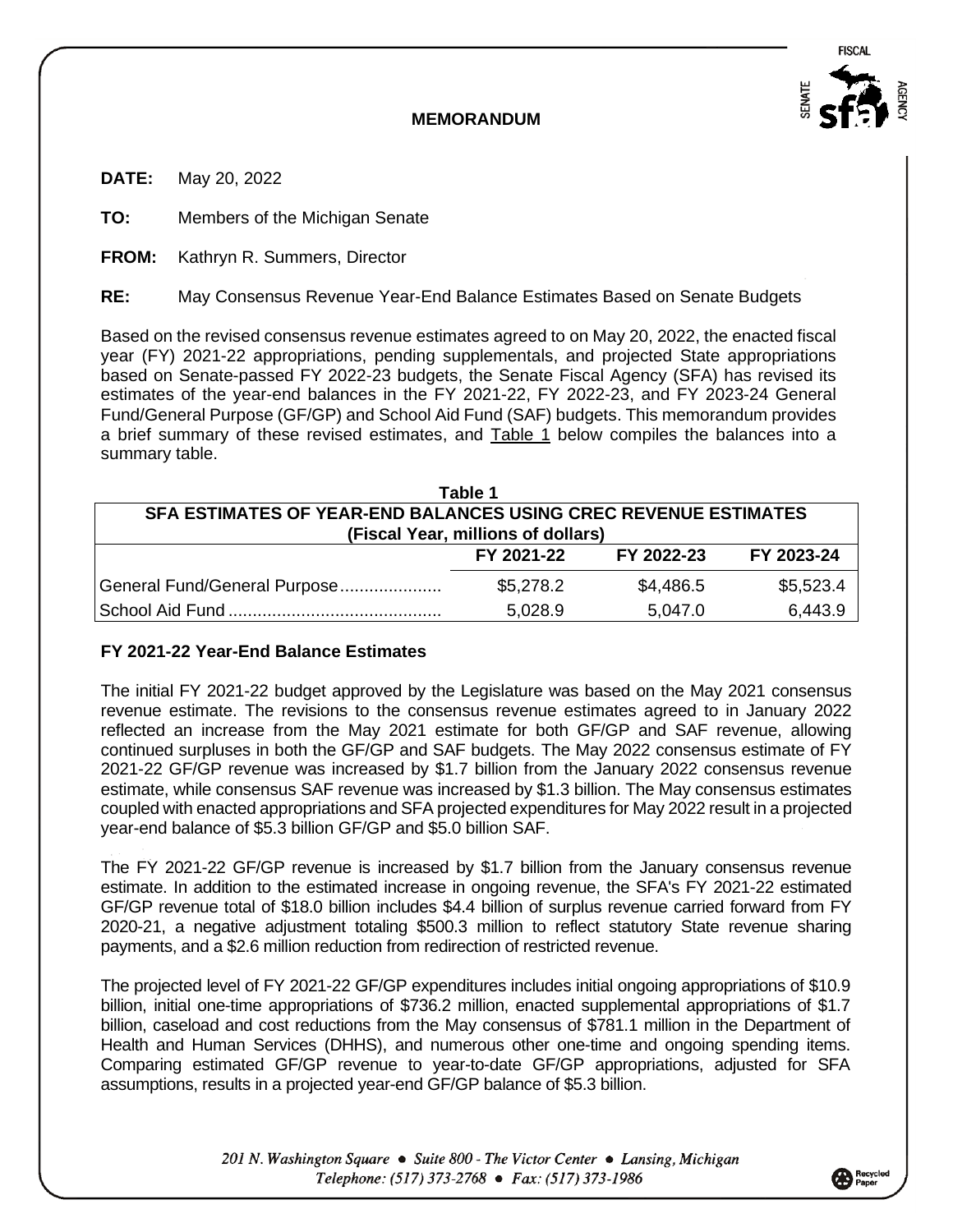The FY 2021-22 SAF revenue is increased by \$1.3 billion from the January consensus estimate. The SFA's FY 2021-22 estimated SAF revenue total of \$22.8 billion includes \$2.9 billion of surplus revenue carried forward from FY 2020-21, \$17.3 billion of restricted SAF revenue, a \$91.6 million GF/GP grant, \$72.0 million from the Community District Education Trust Fund (CDTF), and \$1.8 billion of ongoing Federal aid. Additionally, the SAF revenue total includes \$202.0 million from Federal COVID-19 funding and \$367.8 million in additional Federal funds for school meals.

The estimated \$17.8 billion level of SAF expenditures includes initial enacted K-12 appropriations of \$16.5 billion, consensus cost adjustment reductions of \$355.7 million, initial one-time appropriations of \$425.1 million, \$368.7 million in pending Federal school meal appropriations, \$6.0 million appropriated by the Senate for Oxford Schools, Community College operations funding of \$428.2 million, and partial Higher Education operations funding of \$361.4 million. Comparing estimated SAF revenue to estimated SAF expenditures results in a projected year-end SAF surplus of \$5.0 billion. Combined, the FY 2021- 22 GF/GP and SAF are projected at a \$10.3 billion year-end surplus.

## **FY 2022-23 Year-End Balance Estimates**

The May 2022 consensus estimate of FY 2022-23 GF/GP revenue is increased by \$1.1 billion from the January 2022 consensus revenue estimate, while consensus SAF revenue is increased by \$948.7 million. The SFA's estimated FY 2022-23 GF/GP and SAF balance sheets use the Senate-passed budget bills for FY 2022-23 as a base for expenditures. The SFA's FY 2022-23 estimated GF/GP revenue total of \$18.7 billion includes \$5.3 billion of FY 2021-22 year-end carryforward; consensus revenue of \$14.0 billion; Senate-passed FY 2022-23 ongoing statutory revenue sharing payments of \$525.0 million, and \$24.9 million in one-time revenue sharing payments, which reduce GF/GP revenue by that amount; and \$2.6 million in the redirection of available restricted revenue. The FY 2022-23 estimated SAF revenue total of \$24.6 billion includes \$5.0 billion of FY 2021-22 projected year-end balance carried forward, \$17.2 billion of restricted SAF revenue, a \$79.2 million GF/GP grant, \$72.0 million from the CDTF, \$2.2 billion of ongoing Federal aid, and \$19.5 million of additional GF/GP to cover costs estimated to exceed revenue from the CDTF.

The SFA's estimated \$14.2 billion level of FY 2022-23 GF/GP expenditures includes a Senate-passed ongoing initial appropriation of \$12.6 billion (which includes \$1.0 billion appropriated for an ongoing tax cut), and an estimated \$1.7 billion of one-time appropriations (which include \$1.0 billion appropriated for a one-time tax cut). The GF/GP expenditures also include May revisions to previous consensus caseloads in the DHHS that reduce costs by \$204.2 million, \$19.5 million of additional GF/GP obligation for expenditures exceeding the revenue from the CDTF, and all other items contained within the Senate-passed budgets. Comparing estimated GF/GP revenue with Senate-passed GF/GP appropriations results in a revised projected year-end GF/GP balance of \$4.5 billion.

The SFA's estimated \$19.5 billion level of SAF expenditures are the Senate-passed FY 2022-23 appropriations for School Aid, adjusted for consensus cost savings of \$134.2 million, and SAF appropriations for Community Colleges (\$473.3 million) and Higher Education (\$1.3 billion). The Higher Education budget as passed by the Senate includes \$581.2 million to pay off retirement liabilities for the seven universities that were part of the Michigan Public School Employees' Retirement System and \$361.0 million to establish a new two-year scholarship program. Comparing estimated SAF revenue to estimated SAF expenditures results in a projected year-end SAF balance of \$5.0 billion.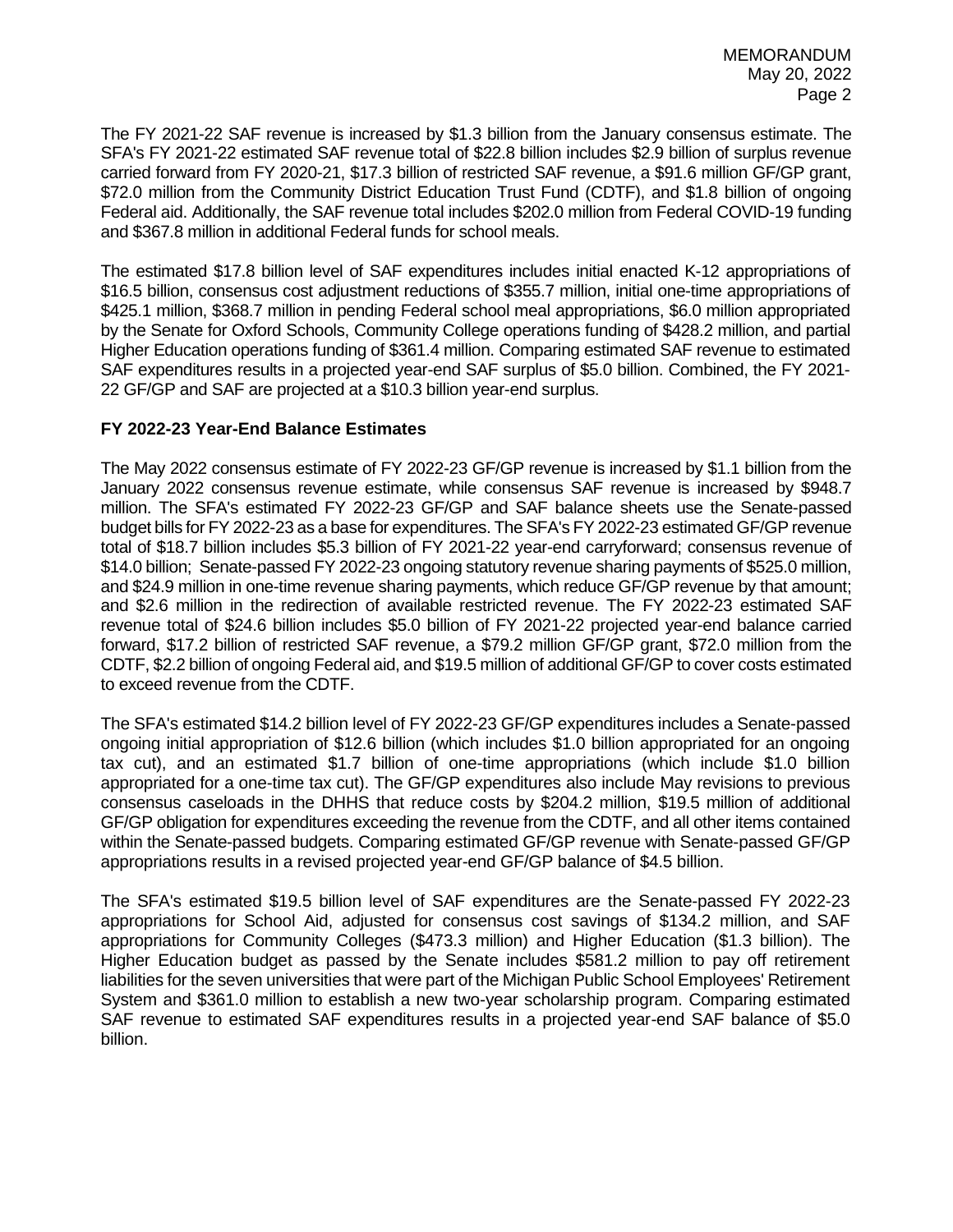## **FY 2023-24 Year-End Balance Estimates**

The May 2022 consensus estimate of FY 2023-24 GF/GP revenue is increased by \$914.6 million from the January 2022 consensus revenue estimate, and consensus SAF revenue is increased by \$887.2 million. The FY 2023-24 estimated GF/GP revenue total of \$18.2 billion includes \$4.5 billion of assumed carryforward from FY 2022-23, \$14.2 billion of consensus revenue, and the assumed continuation of the Senate-passed FY 2022-23 ongoing statutory State Revenue Sharing payments totaling \$525.0 million. The FY 2023-24 estimated SAF revenue total of \$24.9 billion includes \$5.0 billion of projected year-end carry-forward from FY 2022-23, consensus revenue of \$17.4 billion, a continuation of the \$73.5 million GF/GP grant, \$72.0 million from the CDTF, \$2.2 billion of Federal aid, and \$25.2 million of additional GF/GP to cover costs estimated to exceed revenue from the CDTF.

The estimated \$12.7 billion level of FY 2023-24 GF/GP expenditures includes the ongoing appropriations assumed to continue from the Senate-passed FY 2022-23 budget bills, a decrease of \$204.2 million from consensus caseload increases, \$25.2 million to cover costs estimated to exceed revenue from the CDTF, \$57.6 million in estimated other current service budget adjustments, and \$140.0 million for actuarial soundness. Comparing estimated GF/GP revenue to estimated GF/GP expenditures results in a projected year-end GF/GP balance of \$5.5 billion.

The estimated \$18.4 billion level of SAF expenditures includes the continuation of the Senate-passed FY 2022-23 budget bills, consensus cost reductions of \$36.3 million, and the continued use of SAF funds for Community College and Higher Education at \$461.5 million and \$708.9 million, respectively. Comparing estimated SAF revenue to estimated SAF expenditures results in a projected year-end SAF balance of \$6.4 billion.

Tables 1 and 2 provide a three-year summary of the projected year-end balances for the GF/GP and SAF budgets, respectively. It also should be noted that any actions taken to increase expenditures in FY 2021-22 will reduce the available carry-forward in future years. Similarly, changes from the FY 2022-23 Senate-passed budget bills will affect potential year-end balances and the amount of carryforward into future years.

If you have any questions on these revised SFA estimates, please do not hesitate to contact me at 373-5300 or [ksummers@senate.michigan.gov.](mailto:ksummers@senate.michigan.gov)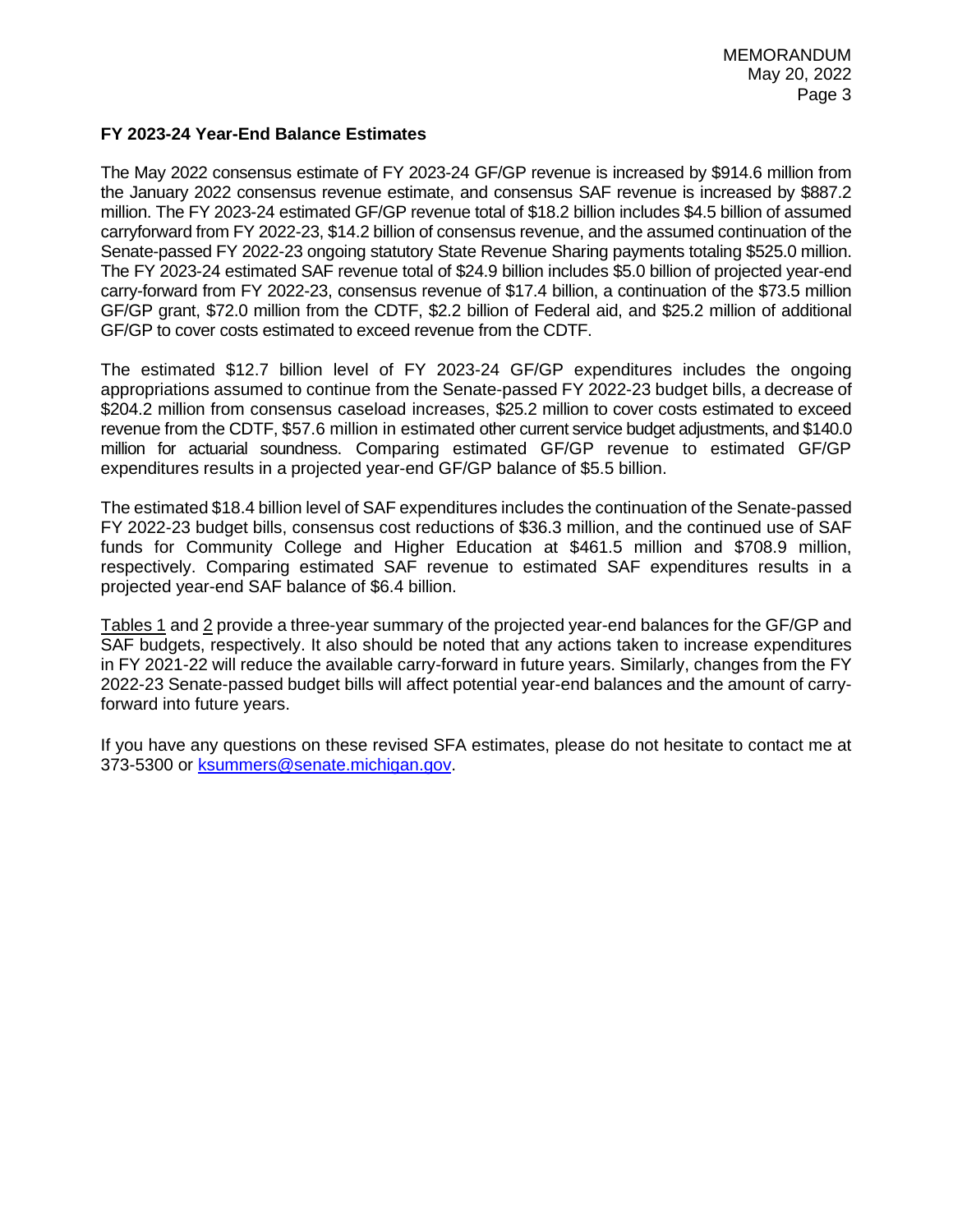| <b>GENERAL FUND/GENERAL PURPOSE (GF/GP)</b><br>REVENUE, EXPENDITURES, AND YEAR-END BALANCE ESTIMATES |                                |                                             |                                             |  |  |
|------------------------------------------------------------------------------------------------------|--------------------------------|---------------------------------------------|---------------------------------------------|--|--|
| (millions of dollars)                                                                                | <b>SFA Estimates</b>           |                                             |                                             |  |  |
|                                                                                                      | FY 2021-22<br>Year-To-<br>Date | FY 2022-23<br><b>SFA</b><br><b>Estimate</b> | FY 2023-24<br><b>SFA</b><br><b>Estimate</b> |  |  |
| Revenue:                                                                                             | \$4,362.8                      | \$5,278.2                                   | \$4,486.5                                   |  |  |
| Ongoing Revenue:                                                                                     |                                |                                             |                                             |  |  |
| Consensus Revenue Estimate (August 2020)                                                             | \$10,392.5                     |                                             |                                             |  |  |
| Consensus Revenue Change (January 2021)                                                              | \$504.6                        |                                             |                                             |  |  |
| Consensus Revenue Estimate (January 2021)                                                            | \$10,897.1                     | \$11,167.1                                  |                                             |  |  |
|                                                                                                      | \$776.0                        | \$1,103.6                                   |                                             |  |  |
|                                                                                                      | \$11,673.1                     | \$12,270.7                                  |                                             |  |  |
| Consensus Revenue Change (January 2022)                                                              | \$776.6                        | \$621.4                                     |                                             |  |  |
| Consensus Revenue Estimate (January 2022)                                                            | \$12,449.7                     | $\overline{$}12,892.1$                      | \$13,314.3                                  |  |  |
|                                                                                                      | \$1,730.0                      | \$1,081.4                                   | \$914.6                                     |  |  |
|                                                                                                      | \$14,179.7                     | \$13,973.5                                  | \$14,228.9                                  |  |  |
| Other Revenue Adjustments:                                                                           |                                |                                             |                                             |  |  |
|                                                                                                      | \$0.0                          | \$0.0                                       | \$0.0                                       |  |  |
|                                                                                                      | (\$500.3)                      | (\$525.0)                                   | (\$525.0)                                   |  |  |
|                                                                                                      | \$13,679.4                     | \$13,448.5                                  | \$13,703.9                                  |  |  |
| Non-ongoing Revenue:                                                                                 |                                |                                             |                                             |  |  |
| Legal Settlements/Redirection of Restricted Revenue                                                  | (\$2.6)                        | (\$2.6)                                     | \$0.0                                       |  |  |
|                                                                                                      | \$0.0                          | (\$24.9)                                    | \$0.0                                       |  |  |
|                                                                                                      | (\$2.6)                        | (\$27.5)                                    | \$0.0                                       |  |  |
|                                                                                                      | \$18,039.6                     | \$18,699.2                                  | \$18,190.4                                  |  |  |
| <b>Expenditures:</b>                                                                                 |                                |                                             |                                             |  |  |
| <b>Ongoing Appropriations:</b>                                                                       |                                |                                             |                                             |  |  |
| Initial Appropriations/Senate-Passed Appropriations.                                                 | \$10,910.9                     | \$12,574.8                                  | \$12,632.4                                  |  |  |
|                                                                                                      | \$10,910.9                     | \$12,574.8                                  | \$12,632.4                                  |  |  |
| One-Time and Other Appropriations:                                                                   |                                |                                             |                                             |  |  |
|                                                                                                      | \$736.2                        | \$1,743.4                                   | \$0.0                                       |  |  |
| Proposed Supplemental Adjustments from Gov Rec                                                       | 0.3                            | 0.0                                         | 0.0                                         |  |  |
|                                                                                                      | 1,741.0                        | 0.0                                         | 0.0                                         |  |  |
|                                                                                                      | (781.1)                        | (204.2)                                     | (204.2)                                     |  |  |
|                                                                                                      | 0.0                            | 0.0                                         | 140.0                                       |  |  |
|                                                                                                      | 70.9                           | 79.2                                        | 73.5                                        |  |  |
|                                                                                                      | 14.5                           | 19.5                                        | 25.2                                        |  |  |
| Additional GF for K-12 (technical fund source correction)                                            | 6.2                            | 0.0                                         | 0.0                                         |  |  |
|                                                                                                      | 17.5                           | 0.0                                         | 0.0                                         |  |  |
|                                                                                                      | 35.0                           | 0.0                                         | 0.0                                         |  |  |
| PA 87 of 2021 Boilerplate Appropriations (DEGLE)                                                     | 10.0                           | 0.0                                         | 0.0                                         |  |  |
|                                                                                                      | \$1,850.5                      | \$1,637.9                                   | \$34.5                                      |  |  |
|                                                                                                      | \$12,761.4                     | \$14,212.7                                  | \$12,666.9                                  |  |  |
| PROJECTED YEAR-END GF/GP BALANCE                                                                     | \$5,278.2                      | \$4,486.5                                   | \$5,523.4                                   |  |  |

**Table 1**